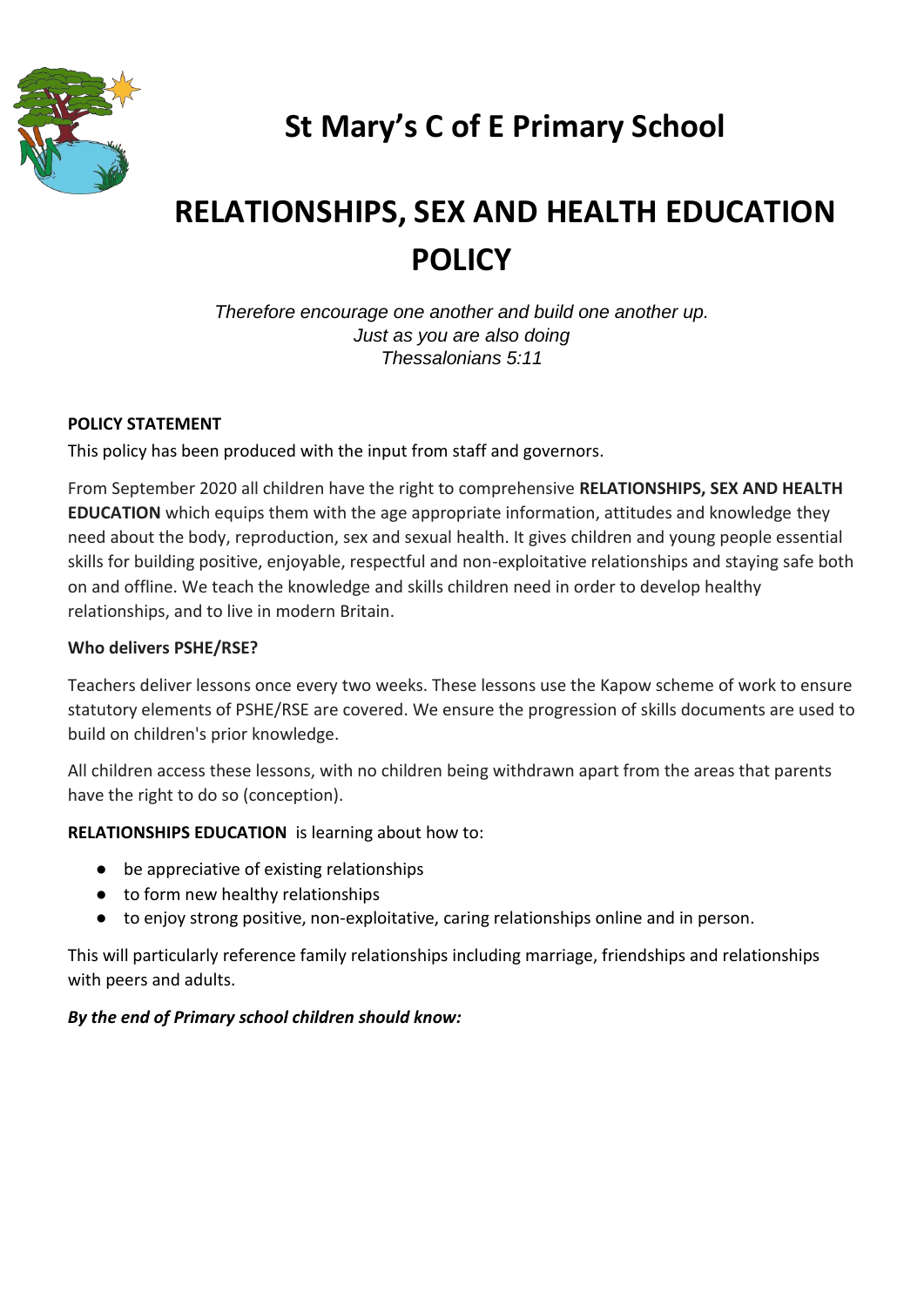| <b>Families and</b><br>people who<br>care for me | that families are important for children growing up because they can give<br>love, security and stability                                                                                                                                                                                                                                                                                                                                                                                                |
|--------------------------------------------------|----------------------------------------------------------------------------------------------------------------------------------------------------------------------------------------------------------------------------------------------------------------------------------------------------------------------------------------------------------------------------------------------------------------------------------------------------------------------------------------------------------|
|                                                  | the characteristics of healthy family life, commitment to each other, including<br>in times of difficulty, protection and care for children and other family<br>members, the importance of spending time together and sharing each other's<br>lives                                                                                                                                                                                                                                                      |
|                                                  | that others' families, either in school or in the wider world, sometimes look<br>different from their family, but that they should respect those differences and<br>know that other children's families are also characterised by love and care<br>that stable, caring relationships, which may be of different types, are at the<br>heart of happy families, and are important for children's security as they grow<br>up<br>that marriage represents a formal and legally recognised commitment of two |
|                                                  | people to each other which is intended to be lifelong<br>how to recognise if family relationships are making them feel unhappy or<br>unsafe, and how to seek help or advice from others if needed                                                                                                                                                                                                                                                                                                        |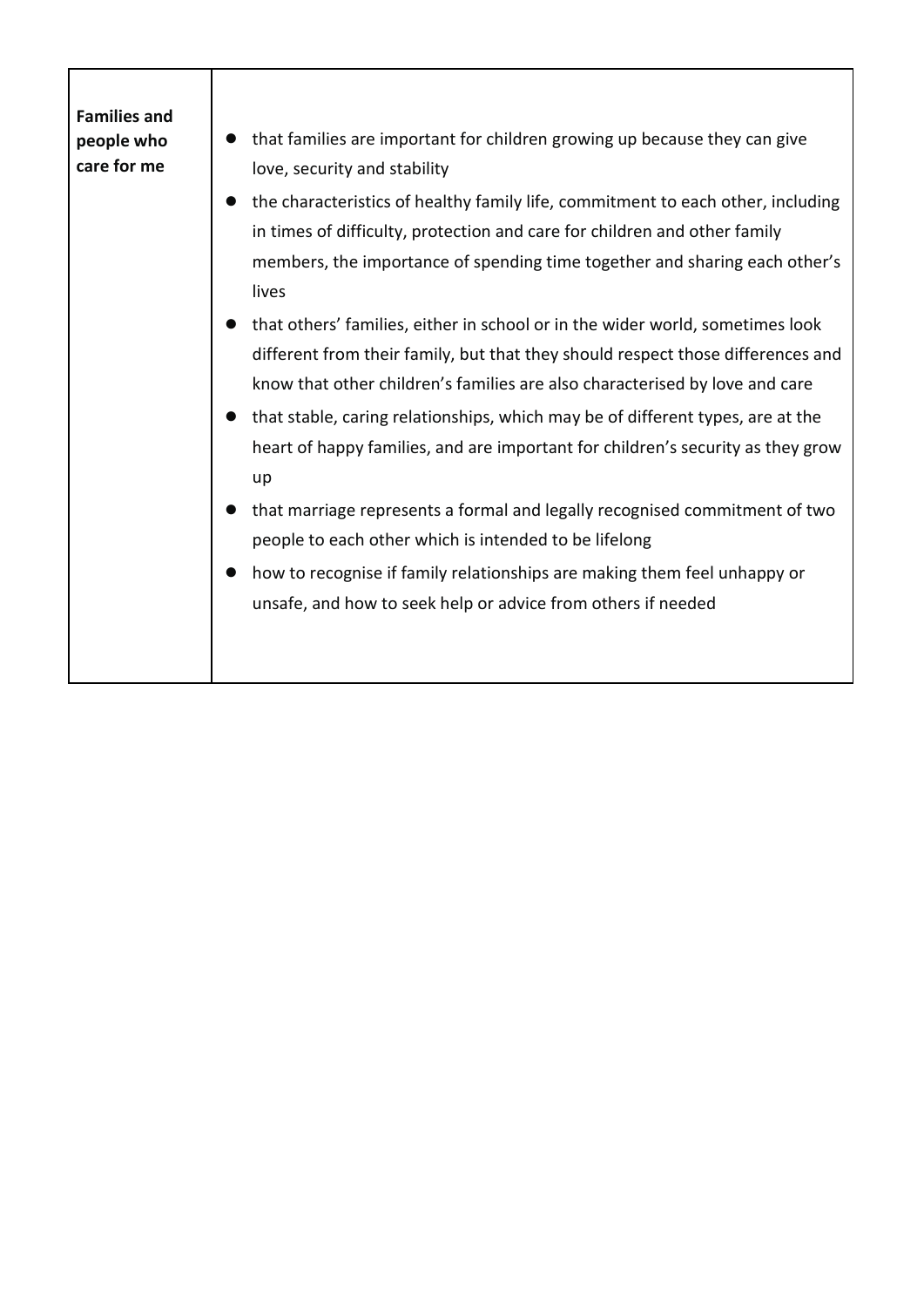| Caring<br>friendships       | how important friendships are in making us feel happy and secure, and<br>how people choose and make friends<br>the characteristics of friendships, including mutual respect, truthfulness,<br>trustworthiness, loyalty, kindness, generosity, trust, sharing interests and<br>experiences and support with problems and difficulties<br>that healthy friendships are positive and welcoming towards others, and do<br>not make others feel lonely or excluded<br>that most friendships have ups and downs, and that these can often be<br>worked through so that the friendship is repaired or even strengthened,<br>and that resorting to violence is never right<br>how to recognise who to trust and who not to trust, how to judge when a<br>friendship is making them feel unhappy or uncomfortable, managing<br>conflict, how to manage these situations and how to seek help or advice<br>from others, if needed |
|-----------------------------|-------------------------------------------------------------------------------------------------------------------------------------------------------------------------------------------------------------------------------------------------------------------------------------------------------------------------------------------------------------------------------------------------------------------------------------------------------------------------------------------------------------------------------------------------------------------------------------------------------------------------------------------------------------------------------------------------------------------------------------------------------------------------------------------------------------------------------------------------------------------------------------------------------------------------|
| Respectful<br>relationships | the importance of respecting others, even when they are very different from<br>them (for example, physically, in character, personality or backgrounds), or<br>make different choices or have different preferences or beliefs<br>practical steps they can take in a range of different contexts to improve or<br>support respectful relationships<br>the conventions of courtesy and manners<br>the importance of self-respect and how this links to their own happiness<br>that in school and in wider society they can expect to be treated with respect<br>by others, and that in turn they should show due respect to others, including<br>those in positions of authority<br>about different types of bullying (including cyberbullying), the impact of<br>bullying, responsibilities of bystanders (primarily reporting bullying to an<br>adult) and how to get help                                             |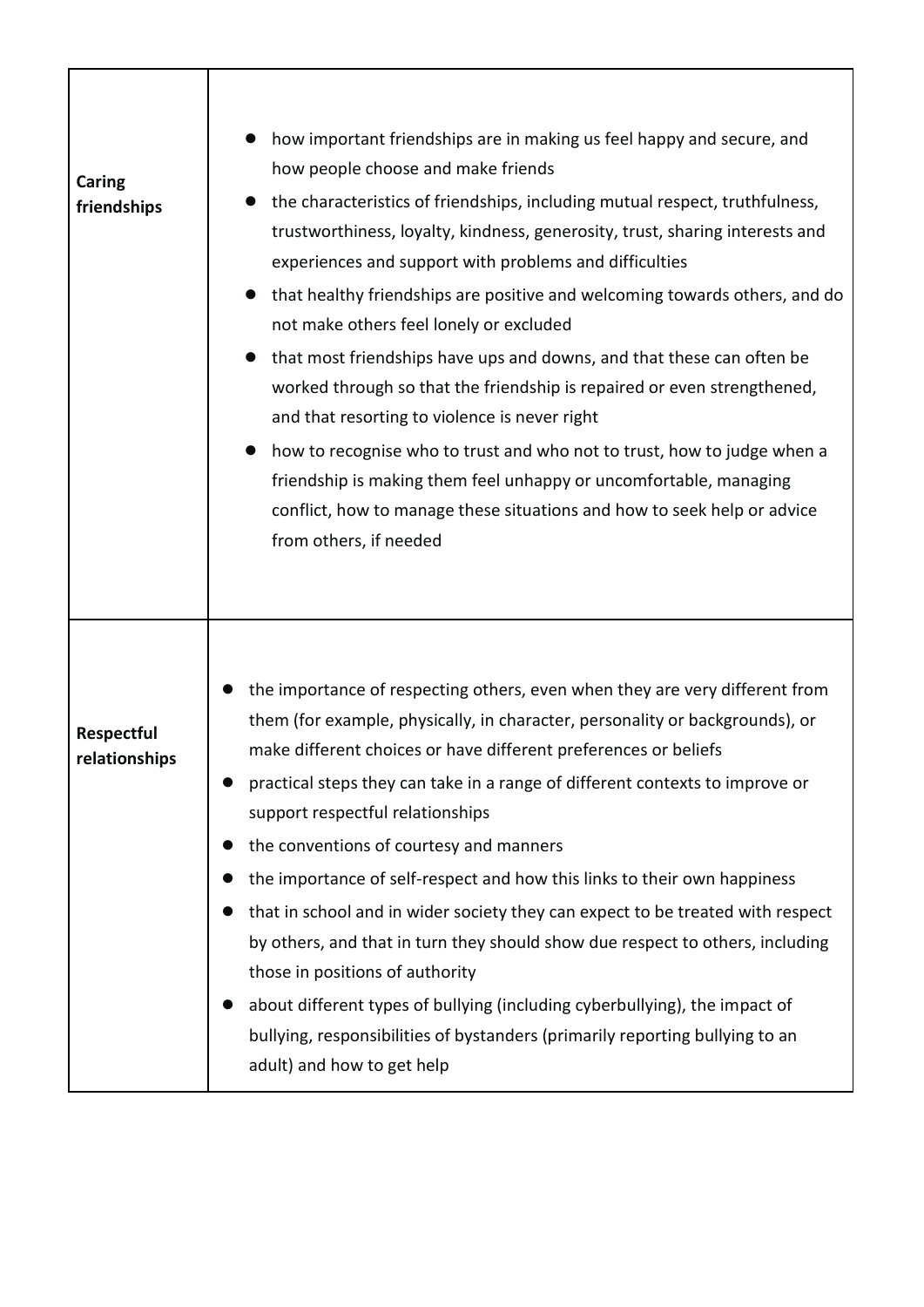|               | what a stereotype is, and how stereotypes can be unfair, negative or<br>destructive                                                   |
|---------------|---------------------------------------------------------------------------------------------------------------------------------------|
|               | the importance of permission-seeking and giving in relationships with friends,<br>peers and adults                                    |
|               |                                                                                                                                       |
|               |                                                                                                                                       |
|               |                                                                                                                                       |
|               |                                                                                                                                       |
| Online        | that people sometimes behave differently online, including by pretending to<br>be someone they are not                                |
| relationships | that the same principles apply to online relationships as to face-to-face                                                             |
|               | relationships, including the importance of respect for others online including<br>when we are anonymous                               |
|               | the rules and principles for keeping safe online, how to recognise risks,                                                             |
|               | harmful content and contact, and how to report them<br>how to critically consider their online friendships and sources of information |
|               | including awareness of the risks associated with people they have never met                                                           |
|               | how information and data is shared and used online                                                                                    |
|               |                                                                                                                                       |
|               |                                                                                                                                       |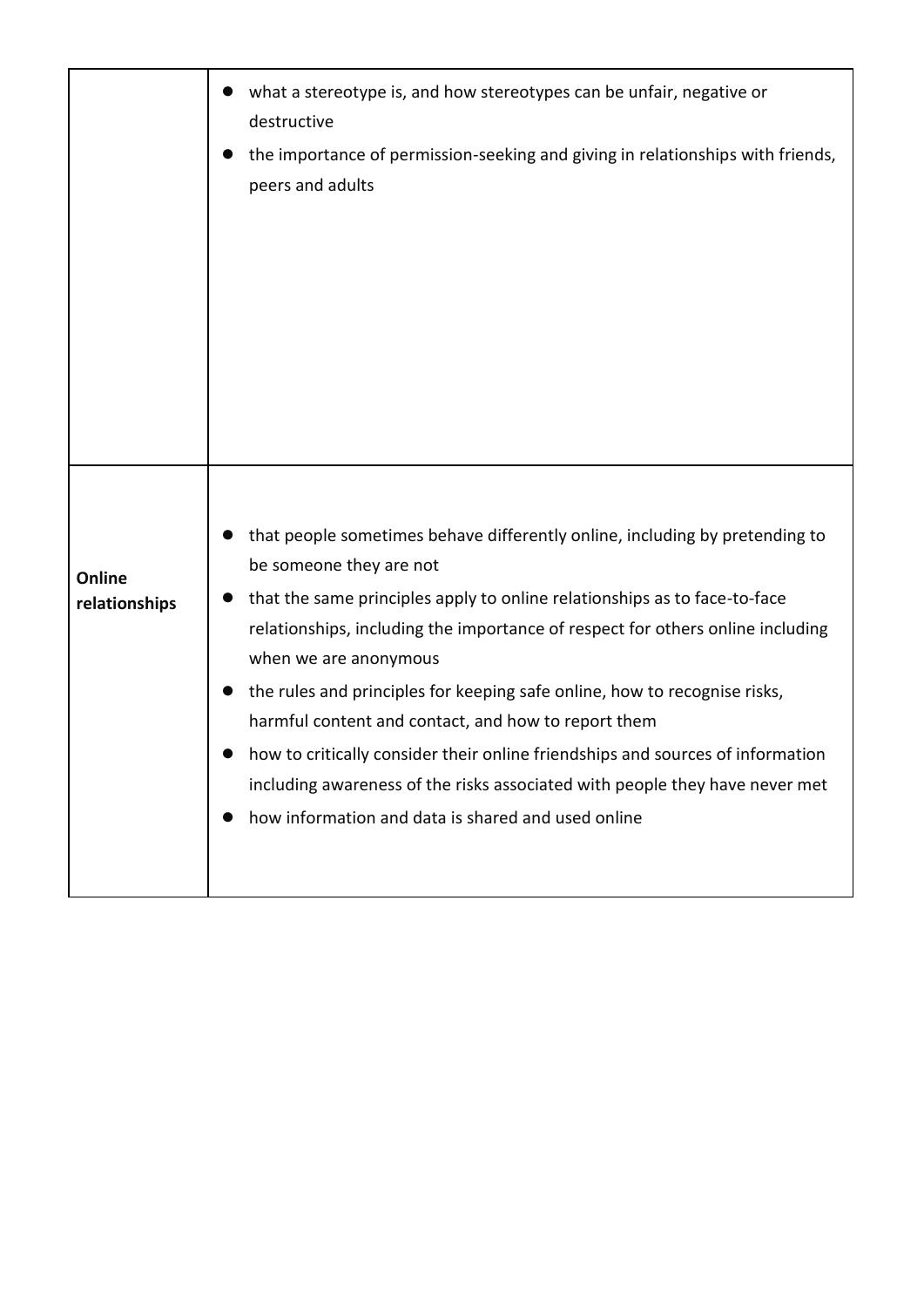| <b>Being safe</b> | what sorts of boundaries are appropriate in friendships with peers and others<br>(including in a digital context)                                                              |
|-------------------|--------------------------------------------------------------------------------------------------------------------------------------------------------------------------------|
|                   | about the concept of privacy and the implications of it for both children and<br>adults; including that it is not always right to keep secrets if they relate to<br>being safe |
|                   | that each person's body belongs to them, and the differences between<br>appropriate and inappropriate or unsafe physical, and other, contact                                   |
|                   | how to respond safely and appropriately to adults they may encounter (in all<br>contexts, including online) whom they do not know                                              |
|                   | how to recognise and report feelings of being unsafe or feeling bad about any<br>adult                                                                                         |
|                   | how to ask for advice or help for themselves or others, and to keep trying until<br>they are heard,                                                                            |
|                   | how to report concerns or abuse, and the vocabulary and confidence needed<br>to do so                                                                                          |
|                   | where to get advice, for example family, school or other sources                                                                                                               |
|                   |                                                                                                                                                                                |

At St Mary's we recognise that Sex Eduction is not compulsory in primary school, we feel that in order to meet the needs of the children and prepare them for transition to high school we will cover some additional content.

**SEX EDUCATION** is about learning about:

- the human body parts
- growth
- puberty preparing children for the changes in their bodies.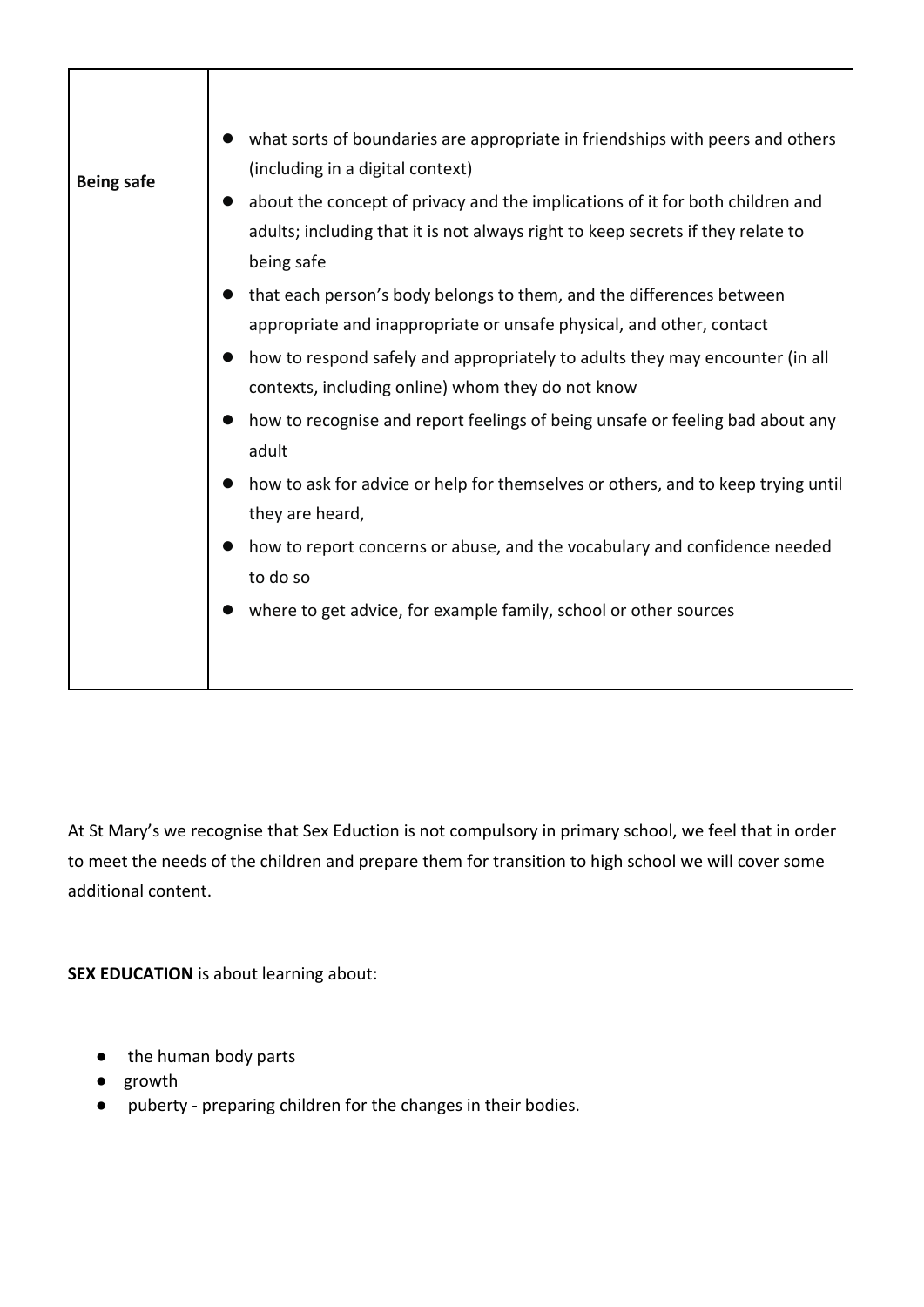● reproduction (not compulsory)

## *By the end of Primary School children should know:*

| changes in<br>adolescent<br>body | key facts about puberty and the changing adolescent body, particularly from age 9 |
|----------------------------------|-----------------------------------------------------------------------------------|
|                                  | through to age 11, including physical and emotional changes                       |
|                                  | about menstrual wellbeing including the key facts about the menstrual cycle       |

**Physical health and mental well being** is about preparing the children with the information so that they can make wise choices about:

- physical health
- mental wellbeing

## *By the end of Primary School children should know:*

| <b>Mental</b><br>wellbeing |                                                                                                                                                                                                                                                                                                        |
|----------------------------|--------------------------------------------------------------------------------------------------------------------------------------------------------------------------------------------------------------------------------------------------------------------------------------------------------|
|                            | that mental wellbeing is a normal part of daily life, in the same way as physical<br>health                                                                                                                                                                                                            |
|                            | that there is a normal range of emotions (e.g. happiness, sadness, anger, fear,<br>surprise, nervousness) and scale of emotions that all humans experience in<br>relation to different experiences and situations                                                                                      |
|                            | how to recognise and talk about their emotions, including having a varied<br>vocabulary of words to use when talking about their own and others' feelings<br>how to judge whether what they are feeling and how they are behaving is<br>appropriate and proportionate                                  |
|                            | the benefits of physical exercise, time outdoors, community participation,<br>voluntary and service-based activity on mental wellbeing and happiness<br>simple self-care techniques, including the importance of rest, time spent with<br>friends and family and the benefits of hobbies and interests |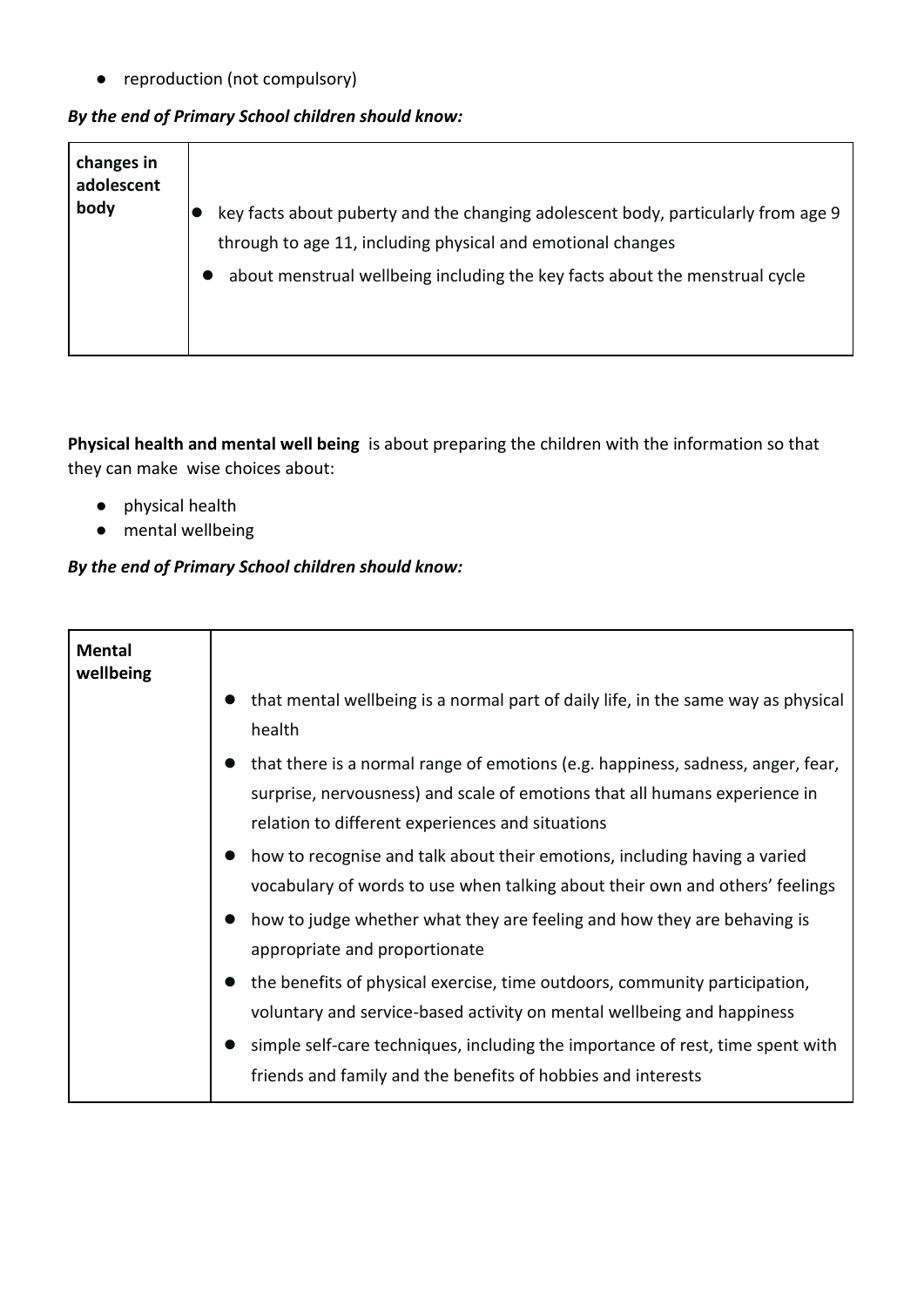|                                     | isolation and loneliness can affect children and that it is very important for<br>children to discuss their feelings with an adult and seek support<br>that bullying (including cyberbullying) has a negative and often lasting impact<br>on mental wellbeing<br>where and how to seek support (including recognising the triggers for seeking<br>support), including whom in school they should speak to if they are worried<br>about their own or someone else's mental wellbeing or ability to control their<br>emotions (including issues arising online)<br>it is common for people to experience mental ill health. For many people who<br>do, the problems can be resolved if the right support is made available,<br>especially if accessed early enough                                                                                                                                                                                                                                                                                                |
|-------------------------------------|-----------------------------------------------------------------------------------------------------------------------------------------------------------------------------------------------------------------------------------------------------------------------------------------------------------------------------------------------------------------------------------------------------------------------------------------------------------------------------------------------------------------------------------------------------------------------------------------------------------------------------------------------------------------------------------------------------------------------------------------------------------------------------------------------------------------------------------------------------------------------------------------------------------------------------------------------------------------------------------------------------------------------------------------------------------------|
| <b>Internet safety</b><br>and harms | that for most people the internet is an integral part of life and has many<br>benefits<br>about the benefits of rationing time spent online, the risks of excessive time<br>spent on electronic devices and the impact of positive and negative content<br>online on their own and others' mental and physical wellbeing<br>how to consider the effect of their online actions on others and know how to<br>recognise and display respectful behaviour online and the importance of<br>keeping personal information private<br>why social media, some computer games and online gaming, for example, are<br>age restricted<br>that the internet can also be a negative place where online abuse, trolling,<br>bullying and harassment can take place, which can have a negative impact on<br>mental health<br>how to be a discerning consumer of information online including<br>understanding that information, including that from search engines, is ranked,<br>selected and targeted<br>where and how to report concerns and get support with issues online |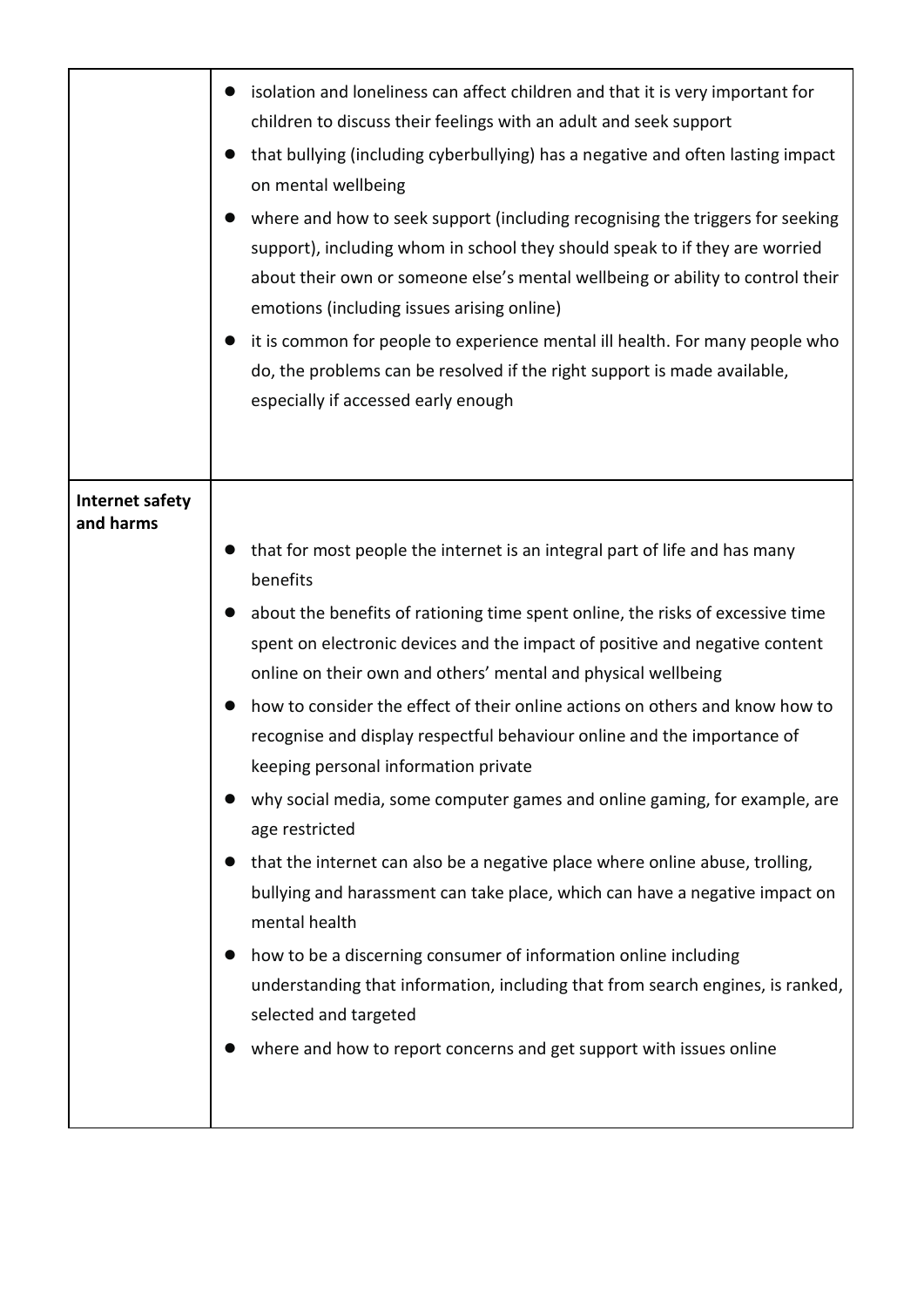| <b>Physical health</b><br>and fitness |                                                                                                                                                                                                                      |
|---------------------------------------|----------------------------------------------------------------------------------------------------------------------------------------------------------------------------------------------------------------------|
|                                       | the characteristics and mental and physical benefits of an active lifestyle                                                                                                                                          |
|                                       | the importance of building regular exercise into daily and weekly routines and<br>how to achieve this; for example walking or cycling to school, a daily active<br>mile or other forms of regular, vigorous exercise |
|                                       | the risks associated with an inactive lifestyle (including obesity)                                                                                                                                                  |
|                                       | how and when to seek support including which adults to speak to in school if<br>they are worried about their health                                                                                                  |
|                                       |                                                                                                                                                                                                                      |
| <b>Healthy eating</b>                 |                                                                                                                                                                                                                      |
|                                       | what constitutes a healthy diet (including understanding calories and other<br>nutritional content)                                                                                                                  |
|                                       | the principles of planning and preparing a range of healthy meals                                                                                                                                                    |
|                                       | the characteristics of a poor diet and risks associated with unhealthy eating<br>(including, for example, obesity and tooth decay) and other behaviours (e.g.<br>the impact of alcohol on diet or health)            |
| Drugs, alcohol<br>and tobacco         | the facts about legal and illegal harmful substances and associated risks,<br>including smoking, alcohol use and drug-taking                                                                                         |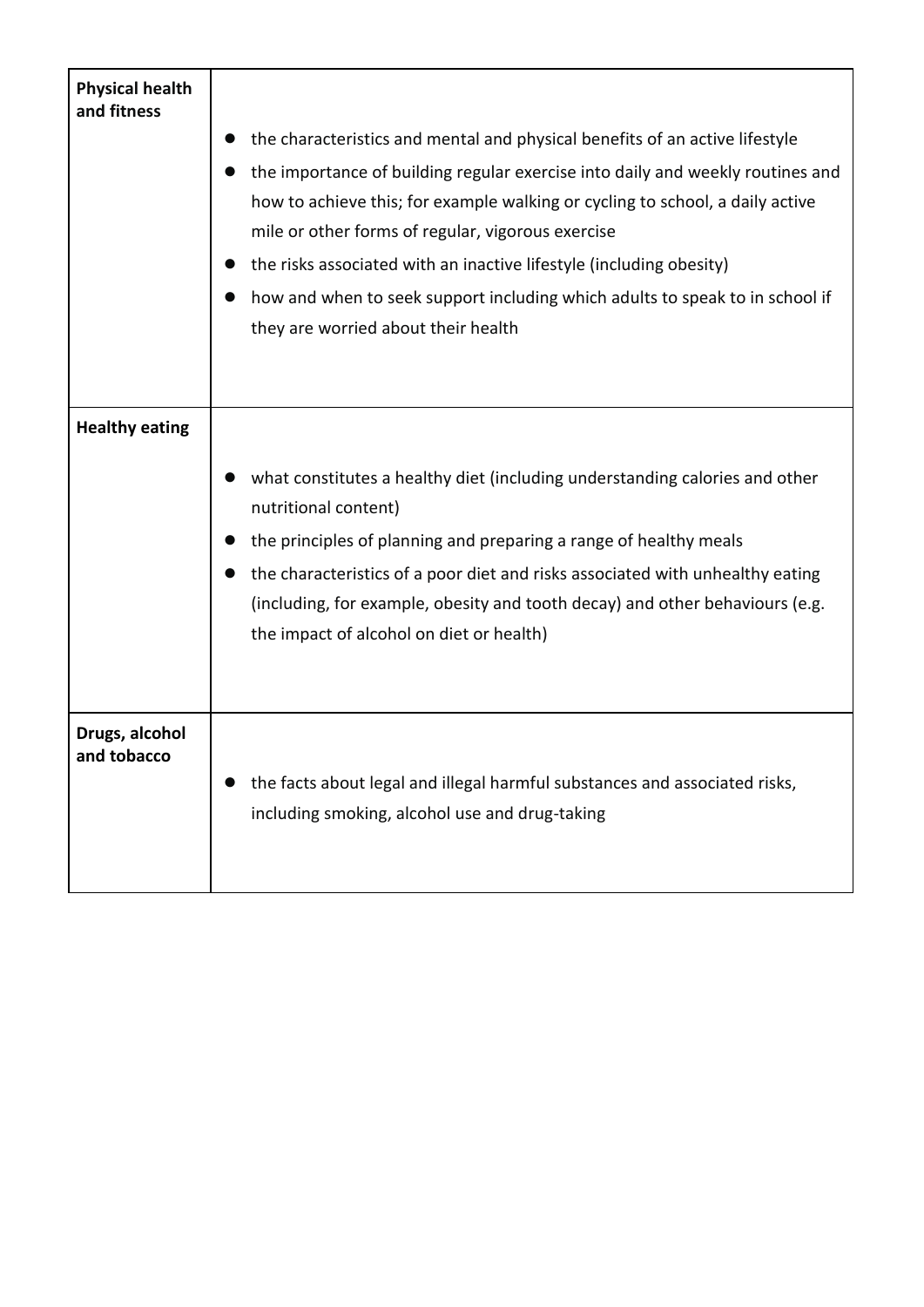| <b>Health and</b><br>prevention |                                                                                                                                           |
|---------------------------------|-------------------------------------------------------------------------------------------------------------------------------------------|
|                                 | how to recognise early signs of physical illness, such as weight loss, or                                                                 |
|                                 | unexplained changes to the body                                                                                                           |
|                                 | about safe and unsafe exposure to the sun, and how to reduce the risk of sun                                                              |
|                                 | damage, including skin cancer                                                                                                             |
|                                 | the importance of sufficient good quality sleep for good health and that a lack<br>of sleep can affect weight, mood and ability to learn  |
|                                 | about dental health and the benefits of good oral hygiene and dental flossing,<br>$\bullet$<br>including regular check-ups at the dentist |
|                                 | about personal hygiene and germs including bacteria, viruses, how they are<br>spread and treated, and the importance of handwashing       |
|                                 | the facts and science relating to allergies, immunisation and vaccination                                                                 |
| <b>Basic first aid</b>          |                                                                                                                                           |
|                                 | how to make a clear and efficient call to emergency services if necessary                                                                 |
|                                 | concepts of basic first-aid, for example dealing with common injuries,<br>including head injuries                                         |

## **DELIVERY**

At St Mary's **RELATIONSHIPS, SEX AND HEALTH EDUCATION** is taught as part of our creative curriculum including within our personal, social, health and economic (PSHE), science and RE curriculums. It takes into account the age and maturity of the pupils and is outlined in our long term plan.

It focuses on the three main elements

- Relationships educations
- Health Education
- Sex Education ( upper Key Stge 2)